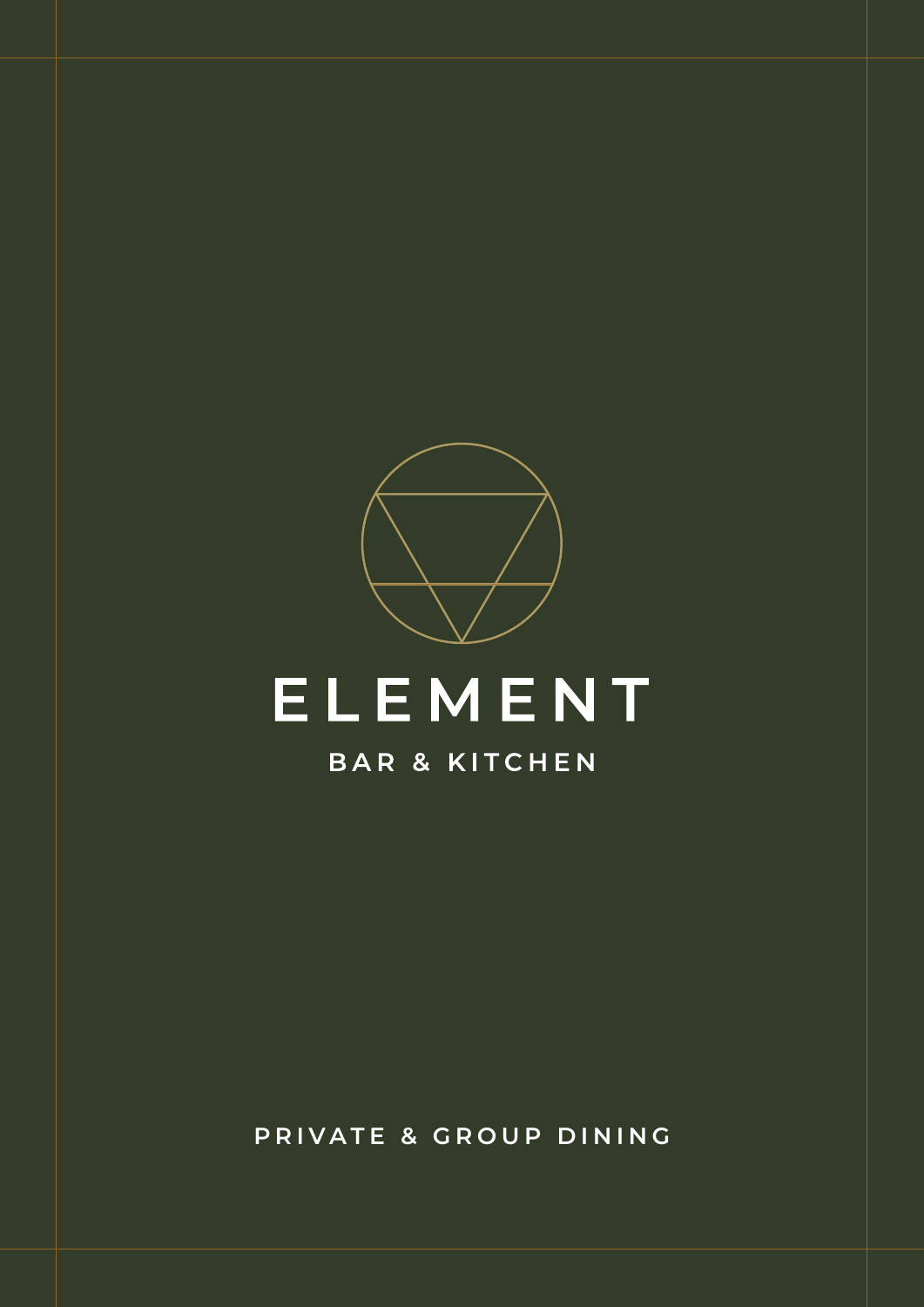# **E L E M E N T BAR & KITCHEN**

Element Bar & Kitchen welcomes every guest for a memorable dining experience. Clean, fresh flavour and, local seasonal produce are the elements to our simple, beautiful food. Unfussy but attentive, innovative without being outlandish, Element Bar & Kitchen offers something for all tastes.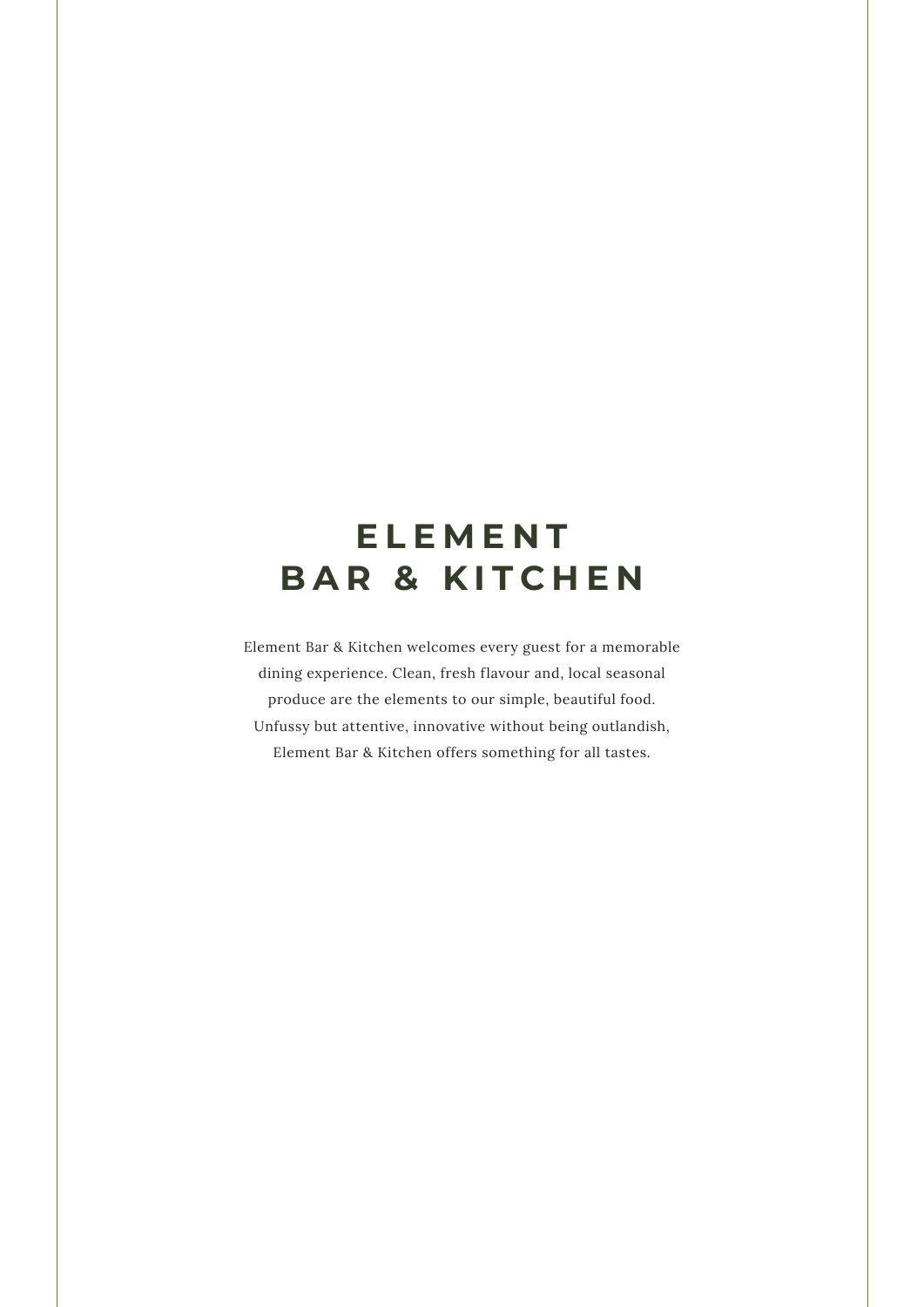### **THE GROSVENOR**

The Grosvenor offers a great private dining space available for breakfast, lunch and dinner, every day of the week. Situated on the ground floor, The Grosvenor is bathed in natural light, furnished to combine comfort, elegance and practicality. Decorated with a mural depicting a technical drawing of the De Havilland Comet, The Grosvenor creates a characterful backdrop for all occasions corporate gatherings, meetings, conferences and private parties. The room seats up to a maximum of 20 guests on one dining table.

### **THE BOTANICAL ROOM**

The Botanical Room offers a great private dining space available for breakfast, lunch and dinner, every day of the week. Situated on the ground floor, The Botanical Room is partly decorated with botanical wallpaper, complementing the hardwood parquet flooring. With numerous large windows, the space is bright and airy. The Botanical Room makes an ideal space for larger groups for all occasions including corporate gatherings and private parties. The room seats up to 50 guests.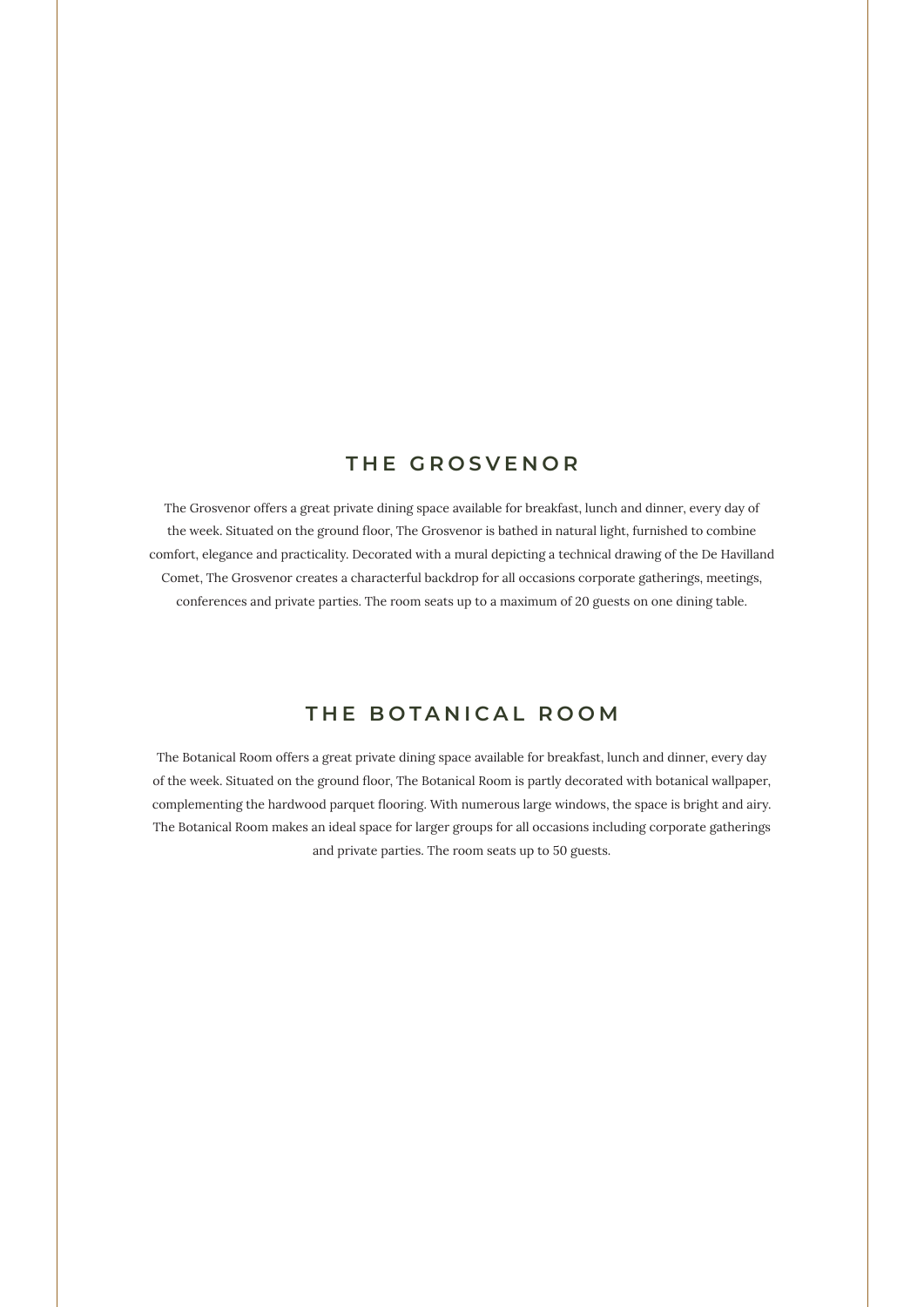#### **MORE DETAILS**

Our dedicated Event Manager is available to assist with any detail to enhance your occasion, whether that be guidance with menu selection, music, floral arrangements, table design, AV support and more.

### **CHARGES**

**The Grosvenor:** £250.00 private dining room hire charge and a minimum number of 14 guests. **The Botanical Room:** £500.00 private dining room hire charge and a minimum number of 21 guests.

#### **TRAVEL & PARKING**

The Comet Hotel is situated in Hatfield, Hertfordshire, close to the University of Hertfordshire de Havilland Campus, and the Galleria. With easy access to the A1, M1 and M25, rail links and Luton Airport, The Comet is perfect for business or pleasure.

### **TIMINGS**

**Breakfast:** 08.00 until 10.30 with host's access from 07.45. **Lunch:** 12.00 until 17.00 with host's access from 11.30. **Dinner:** 18.30 until 00.00 with host's access from 18.00 (Sunday guests' departure 23.00).

### **FOOD ALLERGENS DISCLAIMER**

Please always inform us of any allergies or intolerances. Not all ingredients are listed on the menu and we cannot guarantee the total absence of allergens. Please contact us for more information.

*Please note that due to COVID-19 and the Government Guidelines in place as a result, our capacities, timings and menus may vary.*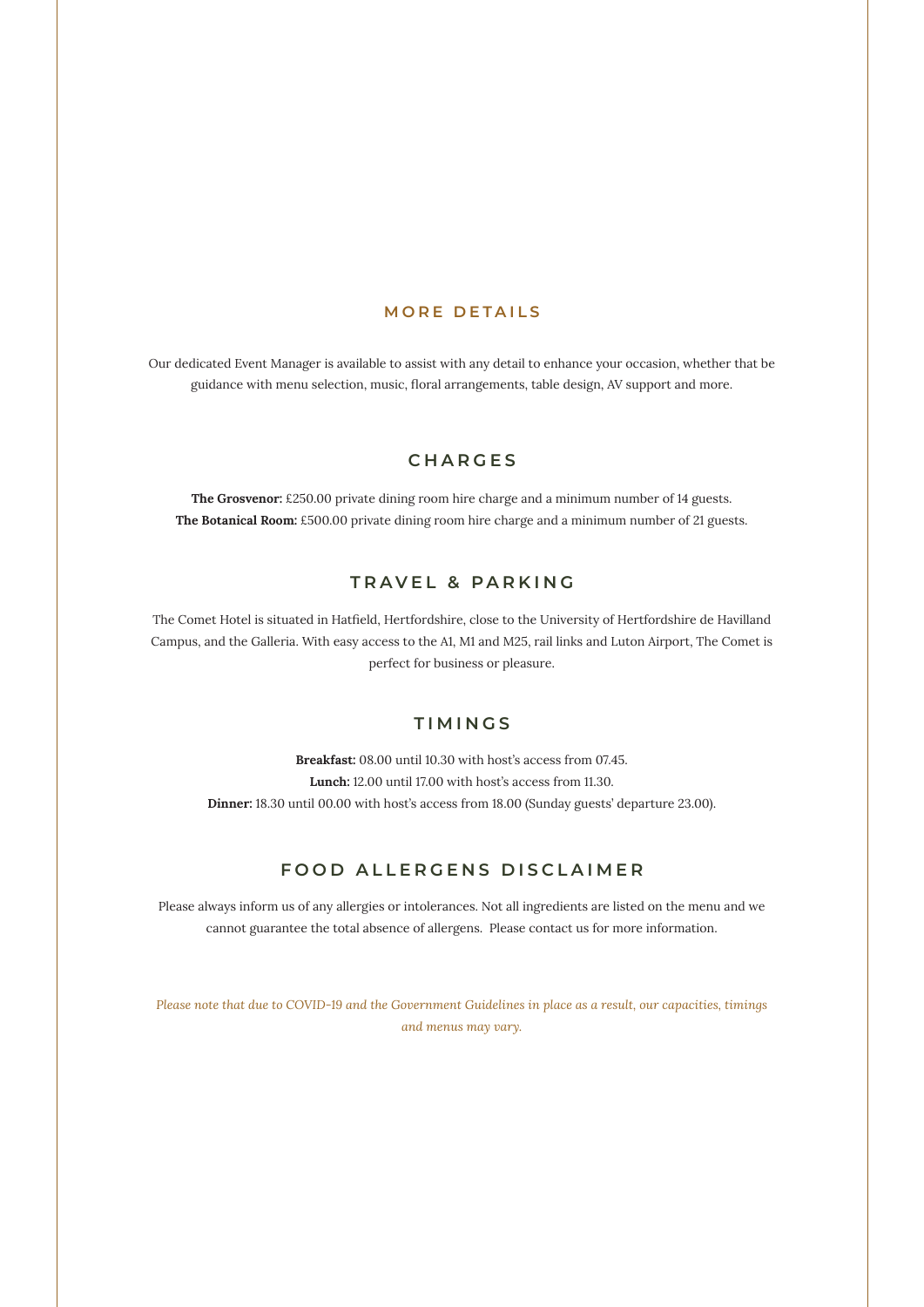### **BREAKFAST**

#### **MENU 1**

#### **£ 1 4 . 9 5**

TOASTED BLOOMER BREAD *Served with butter and a choice of preserves* HOMEMADE GRANOLA AND FRUIT YOGHURT BACON AND EGG BRIOCHE BAP

### **MENU 2**

#### **£19.95**

A SELECTION OF FRESHLY BAKED PASTRIES AND FRESHLY BAKED CROISSANTS *Served with butter and a choice of preserves* FRESH, SEASONAL FRUIT PLATTER

EGGS BENEDICT *Two poached eggs, thick cut ham, toasted muffin, Hollandaise sauce* - OR - EGGS FLORENTINE

*Two poached eggs, sautéed spinach, toasted muffin, Hollandaise sauce*

#### **MENU 3**

#### **£22.95**

A SELECTION OF FRESHLY BAKED PASTRIES AND FRESHLY BAKED CROISSANTS *Served with butter and a choice of preserves* FRESH, SEASONAL FRUIT PLATTER

FULL ENGLISH *Two sausage, two dry cured bacon, hash brown, grilled tomato, mushrooms, baked beans and fried eggs*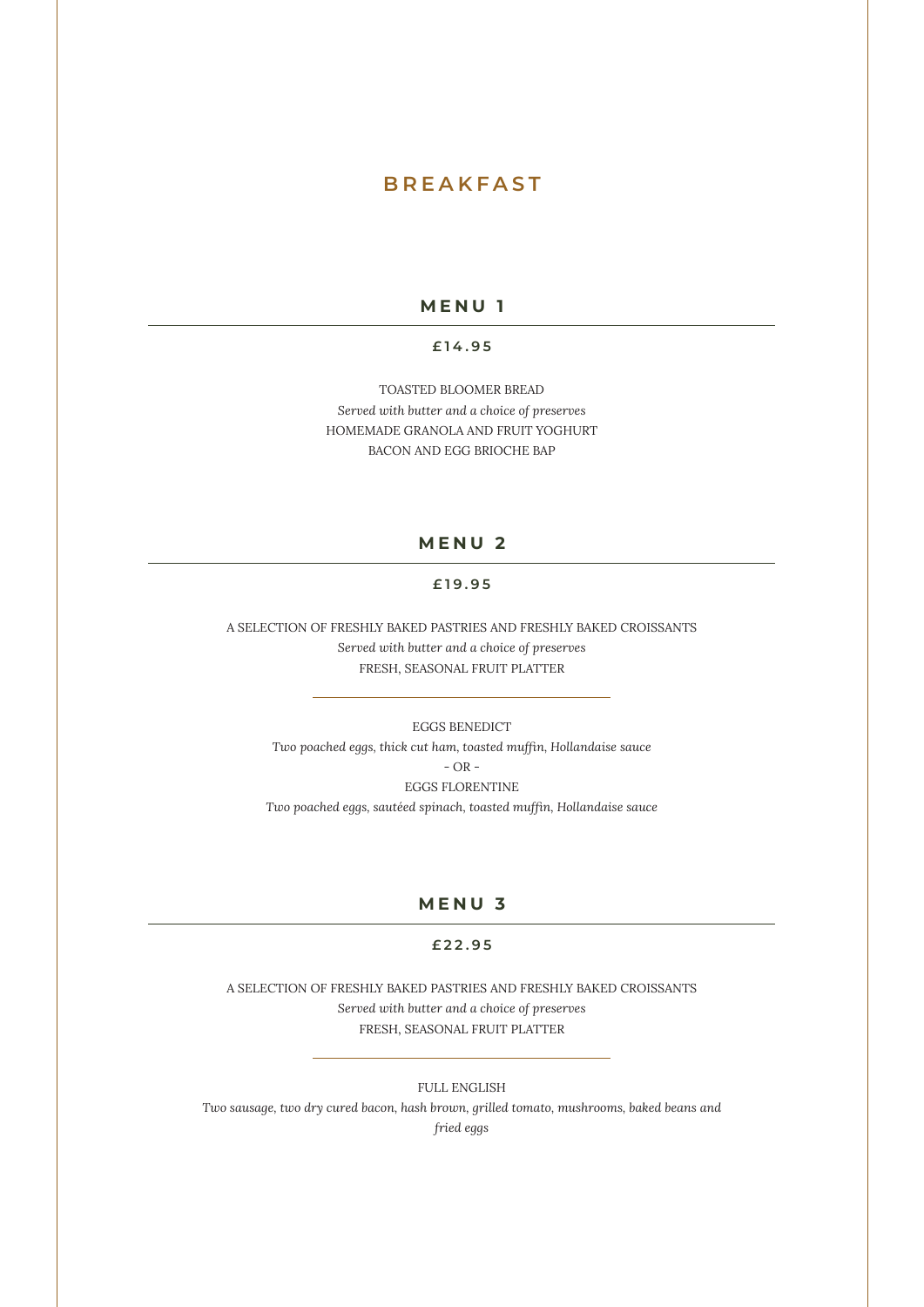### **INFORMAL GATHERINGS**

Mixed olives with basil marinade and warm assorted breads with extra virgin olive oil and balsamic vinegar are included

### **TASTER SELECTION MENU**

#### **£8.75 PER DISH**

CHORIZO AND SAUSAGE BITES *Pan-fried chorizo & Cumberland sausage, honey mustard* BREADED MOZZARELLA STICKS (V) *Sweet mango chilli dip* ROASTED TOMATO AND VEGAN MOZZARELLA ARANCINI (VG) *With a vegan basil pesto and mayonnaise dip* BREADCRUMBED TIGER PRAWNS *With a lemon and dill mayonnaise* LIGHTLY BATTERED CAULIFLOWER FLORETS (VG) *With a sesame, chilli and lime dip*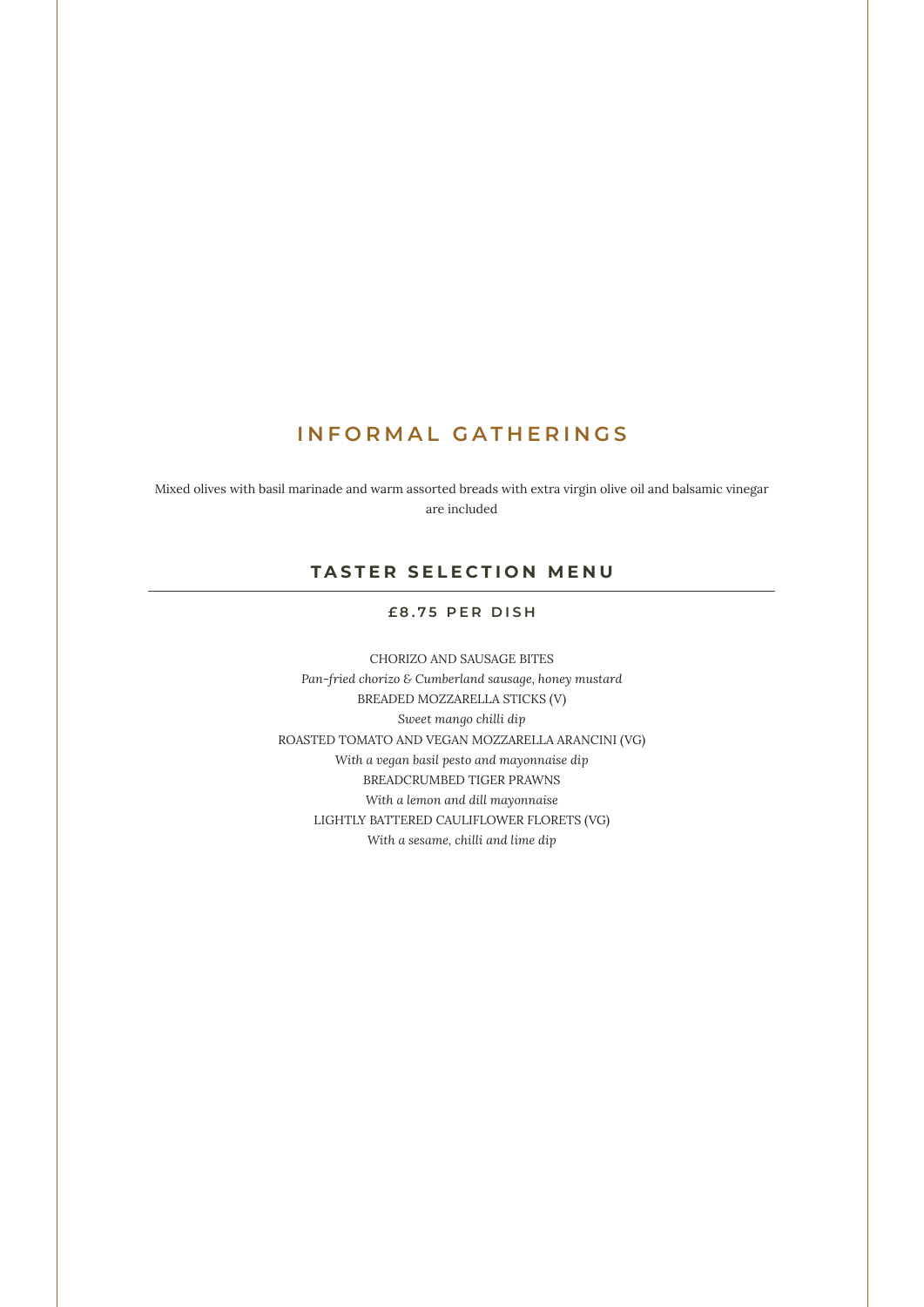### **FINGER BUFFETS**

### **FINGER BUFFET MENU 1**

#### **£13.95 PER PERSON**

SELECTION OF FILLED SANDWICHES (allocation 1 round per person) SAUSAGE ROLLS VEGETABLE SPRING ROLLS SELECTION OF MINI DESSERTS TEA & COFFEE

### **FINGER BUFFET MENU 2**

#### **£16.95 PER PERSON**

SELECTION OF FILLED SANDWICHES (allocation 1 round per person) SAUSAGE ROLLS VEGETABLE SPRING ROLLS CHICKEN SATAY VEGETARIAN QUICHE SELECTION OF MINI DESSERTS TEA & COFFEE

### **FINGER BUFFET MENU 3**

#### **£19.95 PER PERSON**

SELECTION OF FILLED SANDWICHES (allocation 1 round per person) SAUSAGE ROLLS VEGETABLE SPRING ROLLS CHICKEN SATAY VEGETARIAN QUICHE MINI BURGER SLIDERS MINI HALLOUMI SLIDERS SELECTION OF MINI DESSERTS TEA & COFFEE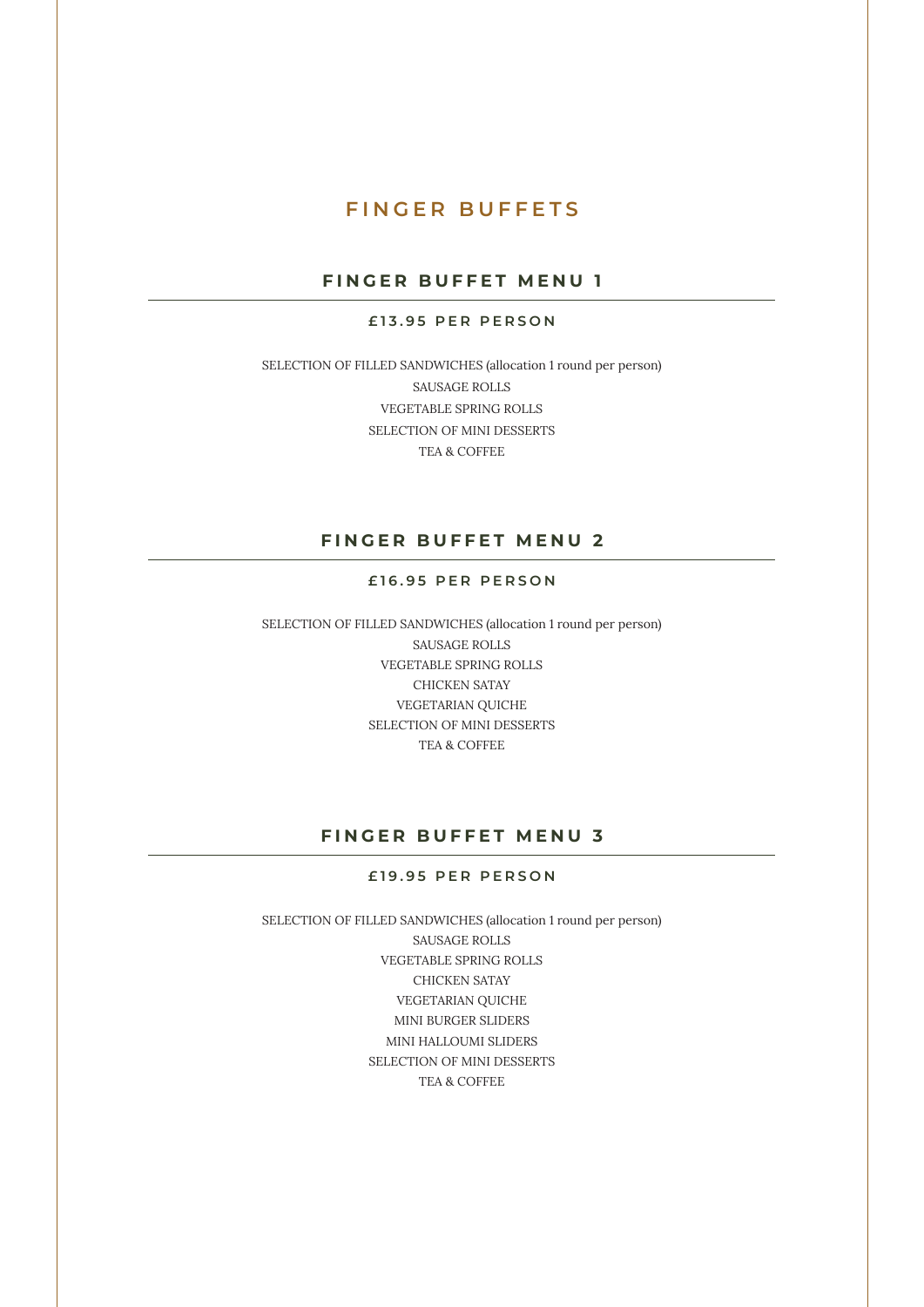### **AFTERNOON TEA**

#### **ELEMENT HALF CREAM TEA**

#### **£13.95 PER PERSON**

2 FRUIT SCONES, STRAWBERRY JAM & CORNISH CLOTTED CREAM 3 CREAM TEA FANCIES POT OF TEA

### **ELEMENT CREAM TEA**

#### **£18.95 PER PERSON**

2 FRUIT SCONES, STRAWBERRY JAM & CORNISH CLOTTED CREAM 3 CREAM TEA FANCIES EGG MAYONNAISE AND ROCKET OPEN BRIDGE ROLL SMOKED SALMON AND CREAM CHEESE OPEN BRIDGE ROLL HUMMUS AND ROASTED MEDITERRANEAN VEGETABLE OPEN BRIDGE ROLL POT OF TEA

#### **DRINKS**

**£6.00 £28.95**

GLASS OF PROSECCO BOTTLE OF PROSECCO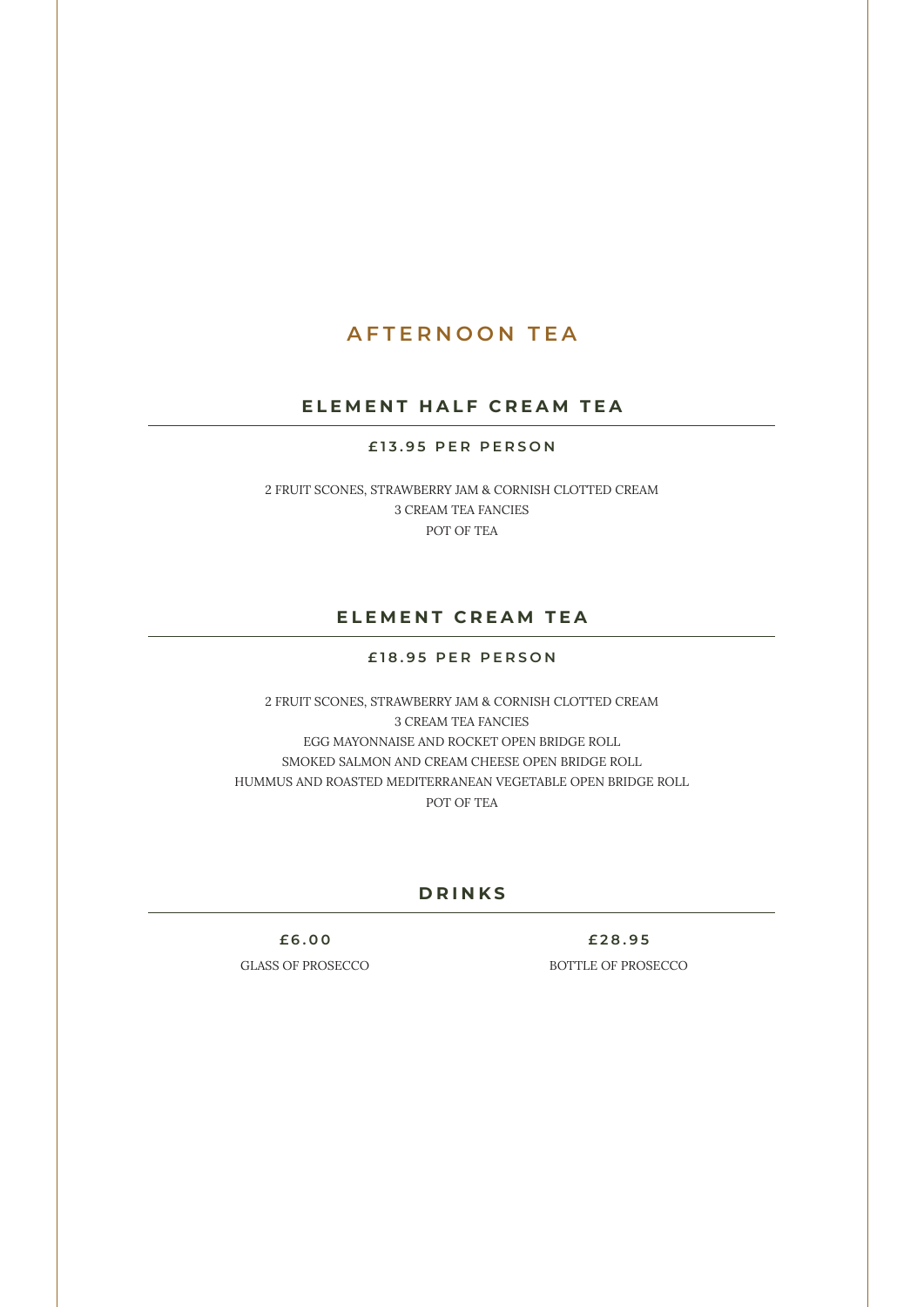### **PRIVATE DINING MENU**

Please note you must select one set menu for the whole party

#### **£ 3 5 . 9 5 P E R P E R S O N**

#### **NIBBLES**

MIXED OLIVES, BREAD & OIL (V) (additional £4.95 per person) *Mixed olives, herb marinade, warm assorted breads, extra virgin olive oil, balsamic vinegar* 

### **STARTERS**

CHORIZO & SAUSAGE BITES *Pan-fried chorizo & Cumberland sausage, honey mustard, bread (£2 supplement)* BREADED MOZZARELLA STICKS (V) *Sweet mango chilli dip*  ROASTED RED PEPPER AND TOMATO SOUP (VG) *With a vegan basil pesto and crusty bread*  SMOKED MACKEREL AND HORSERADISH PATE *With toasted brown bloomer*  ROASTED TOMATO AND VEGAN MOZZARELLA ARANCINI (VG) *With a vegan basil pesto and mayonnaise dip* TOMATO, OLIVE AND BASIL BRUSCHETTA (VG) BREADCRUMBED TIGER PRAWNS *With a lemon and dill mayonnaise (£2 supplement)* LIGHTLY BATTERED CAULIFLOWER FLORETS (VG) *With a sesame, chilli and lime dip* 

#### **MAINS**

GARLIC, LEMON & THYME CHARGRILLED CHICKEN SUPREME *Roasted cherry tomatoes, French beans, French fries* 8OZ SIRLOIN STEAK *Basted in garlic and herb butter, roasted cherry tomatoes, French fries (£4.50 supplement)* PAN ROASTED PORK TENDERLOIN *Roasted garlic mash, buttered baby vegetables, spinach & white wine sauce (£3.50 supplement)* ELEMENT SIGNTURE PAN-FRIED SEA BASS FILLET *Parmentier potatoes, chorizo, French beans, tomato & shallot sauce vierge (£2.50 supplement)* ROASTED HAKE FILLET *With chickpea and spinach in light tomato and paprika broth* CAULIFLOWER, CHICKPEA & SPINACH TIKKA MASALA (VG) *Spiced Jasmine rice, naan bread, poppadom crisps* SUPERFOOD SALAD (V) (GF) *Sweet potato, tenderstem broccoli, spinach, rocket, cherry tomatoes, pomegranate, pine nuts, lemon avocado dressing* ROASTED AUBERGINE, TOMATO AND CHILLI LINGUINE (VG)

### **DESSERTS**

SALTED CARAMEL BROWNIE (VG) *With Mooless chocolate ice cream* ZESTY LEMON CHEESECAKE SUNDAE POT *With a blueberry compote* SUMMER BERRY ETON MESS ICED CHERRY PARFAIT *With mixed nut granola and berry coulis* LEWIS OF LONDON ICE CREAM 3 SCOOPS OF LOCALLY PRODUCED ICE CREAM

TEA / COFFEE